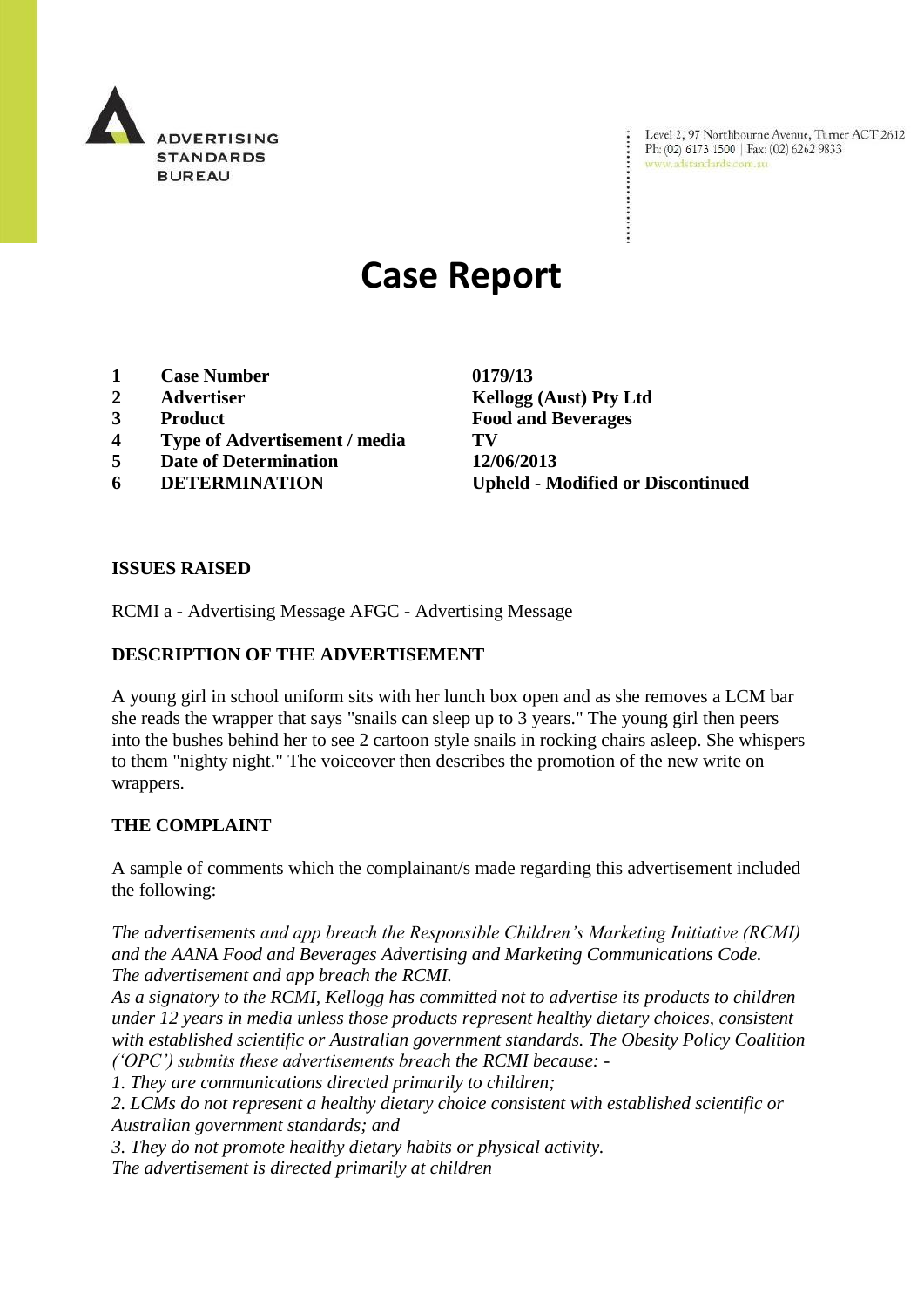*The Board"s responsibility to protect children from advertising of unhealthy foods stems from children"s susceptibility to advertising, particularly advertising featuring fantasy, adventure and animal themes. Television provides one of the first, and most familiar, experiences of commercial food promotion and has now been shown to cause significant increases in intake, particularly in overweight and obese children, and enhanced preference for high carbohydrate and high fat foods in children (E Boyland and J Halford, "Television advertising and branding: effects on eating behaviour and food preferences in children" (2013) 62 Appetite 236.) Research involving 8, 9 and 10 year old children found that use of fantasy themes was associated with positive attitudes toward an advertisement (Gregory Rose et al, "Fantasy in Advertising Targeted at Children"s" Fall 2012 41(3) Journal of Advertising 75–90). The study also found that young children have less subject knowledge than older children and are particularly susceptible to fantasy appeals.*

*The LCM advertisements rely heavily on fantasy themes and animated animals. While the Board has decided previously that certain school-yard advertisements for Kellogg LCM products have not been directed primarily to children (0494/12 and 0228/12), we submit these "exciting facts" commercials represent a novel and dramatic escalation in the advertiser"s strategic targeting of children.*

*Specifically, we submit the following salient features establish these advertisements are directed primarily to children: -*

*1. the advertisements are shown from the point of view of the children, not from the point of view of adults or onlookers observing the children;*

*2. they use toy-like animations, depicting the dinosaur and snails as creatures only these particular children can see;*

*3. the advertisements use both fantasy and animals as devices, both of which are basic themes to which modern advertising literature acknowledges are linked to positive responses in children (see Rose et al, above);*

*4. the advertisements take the viewer inside the imaginations of the children, to depict whimsical childish characters acting out the facts they have just read, in a manner that will appeal specifically to children"s sense of wonderment and adventure.*

*Further, the advertisement was broadcast during many daytime and weekend programs directed at children and watched by large numbers of children. These included Skippy (broadcast at 2.10pm on 22 April 2013 on Channel 9 in Melbourne), RSPCA Animal Rescue (broadcast at 8.13 on 7 May 2013 on Channel 7 in Sydney), and Problem Child 2 (broadcast at 4.45pm on Sunday 21 April 2013 in Brisbane on Channel 7). In short, these advertisements are plainly marketing communications directed primarily to children, within the meaning of the RCMI and associated guidelines. The fact that the voiceover at the end of the commercial appears to address parents does not detract from this.*

*LCMs do not represent a healthy dietary choice.*

*According to the Dietary Guidelines for Children and Adolescents in Australia, care should be taken in relation to children"s diets to consume only moderate amounts of sugars and foods containing added sugars. The recently released Australian Dietary Guidelines 2013 also recommend that Australians limit intake of foods and drinks containing added sugar and salt.*

*LCM Original Bars are very high in sugar (30% by weight), contain saturated fat from hydrogenated soyabean oil and are high in energy, containing 1720 kJ per 100g. They are not a healthy snack choice, and the consumption of energy dense, high-sugar products such as LCM Original Bars can contribute to weight gain and obesity in children.*

*We submit the board should not accept any argument from the advertiser that LCMs are a "treat" food, that may be consumed occasionally within the context of a balanced diet, because the app, promoted in the television ad and downlaodable online, sends out an*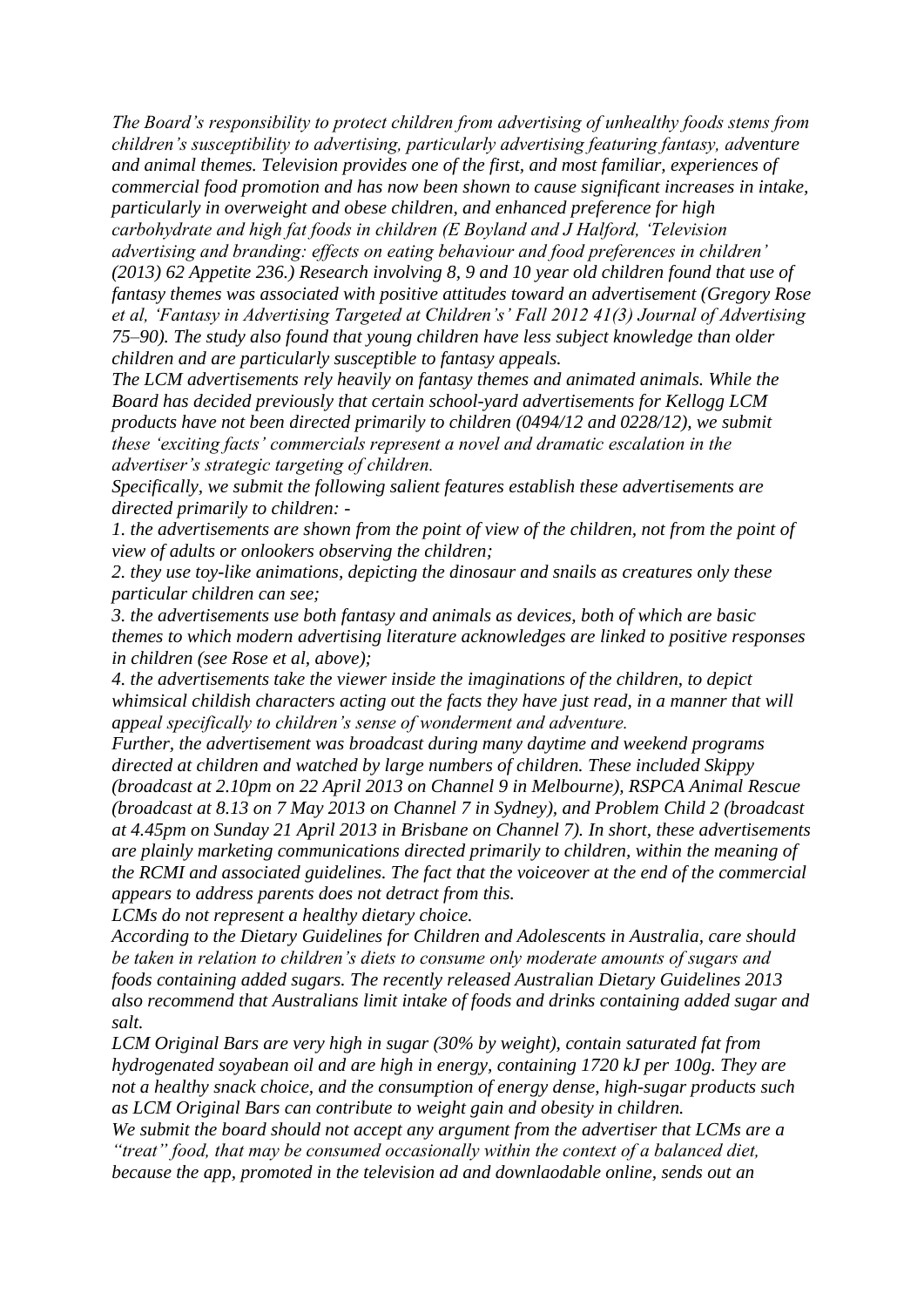*exciting fact each day, designed to be written on an LCM package. The app expressly encourages daily consumption, with the promotional web page stating "We know how much your kids enjoy being surprised, which is why we want to help you create fun messages to write on their LCMs wrappers each day" (see http://www.lcms.kelloggs.com.au/). The advertisement therefore cannot reasonably be construed as promoting only occasional consumption of LCMs.*

*The advertisement does not promote good dietary habits or physical activity Even in the case of a product that (unlike LCMs) represents a healthy dietary choice, the RCMI provides that Kellogg may only advertise the product to children if the advertising and/or marketing communication activities reference, or are in the context of, a healthy lifestyle, designed to appeal to the intended audience through messaging that encourages: - 1. Good dietary habits, consistent with established scientific or government criteria; and 2. Physical activity.*

*The Board has previously noted that merely omitting any references to unhealthy eating choices is not sufficient to discharge this obligation (0454/11). It is quite clear that the advertiser is required to positively encourage good dietary habits and physical activity. These advertisements patently fail to depict both good dietary habits and physical activity. The children depicted remain sedentary throughout the advertisements. This amounts to further breach of the RCMI.*

*Further, and in the alternative, the OPC submits that the advertisements and app are in breach of clause 2.1 of the AANA Food and Beverages Code, which states:*

*"Advertising or Marketing Communications for Food or Beverage Products shall be truthful and honest, shall not be or be designed to be misleading or deceptive or otherwise contravene Prevailing Community Standards, and shall be communicated in a manner appropriate to the level of understanding of the target audience of the Advertising or Marketing Communication with an accurate presentation of all information including any references to nutritional values or health benefits".*

*These advertisements and app contravene prevailing community standards by promoting unhealthy food and beverages to children using fantasy themes, animals and animation. Community standards are generally understood to be norms bounding acceptable conduct. The OPC draws the Board"s attention to findings from the American Psychological Association Task Force on Advertising and Children Report (as discussed by Rose et al, 2013, above) which has found that children under the age of eight do not possess sufficient cognitive ability to understand the persuasive intent of advertising. We submit that the themes, visuals and placement of these ads (in programs including "Skippy"), reveal a calculated attempt to profit from this vulnerability. The advertiser has not communicated in a "manner appropriate to the level of understanding of the target audience" and this contravenes prevailing community standards. When considering the scope of "prevailing community standards", the board will be further assisted by recent research showing 83% of Australian main grocery buyers surveyed in 2012 were in favour of banning advertising of unhealthy food at times when children watch TV (Belinda Morley et al, "Public opinion on food-related obesity prevention policy initiatives" 2012 23(2) Health Promotion Journal of Australia 86). Conclusion*

*For the above reasons, the OPC submits the broadcast of these advertisements is unacceptable advertising conduct, which is harmful to children and contravenes prevailing community standards and provisions of the RCMI. We ask the ASB to request that Kellogg withdraw the advertisements immediately.*

#### **THE ADVERTISER'S RESPONSE**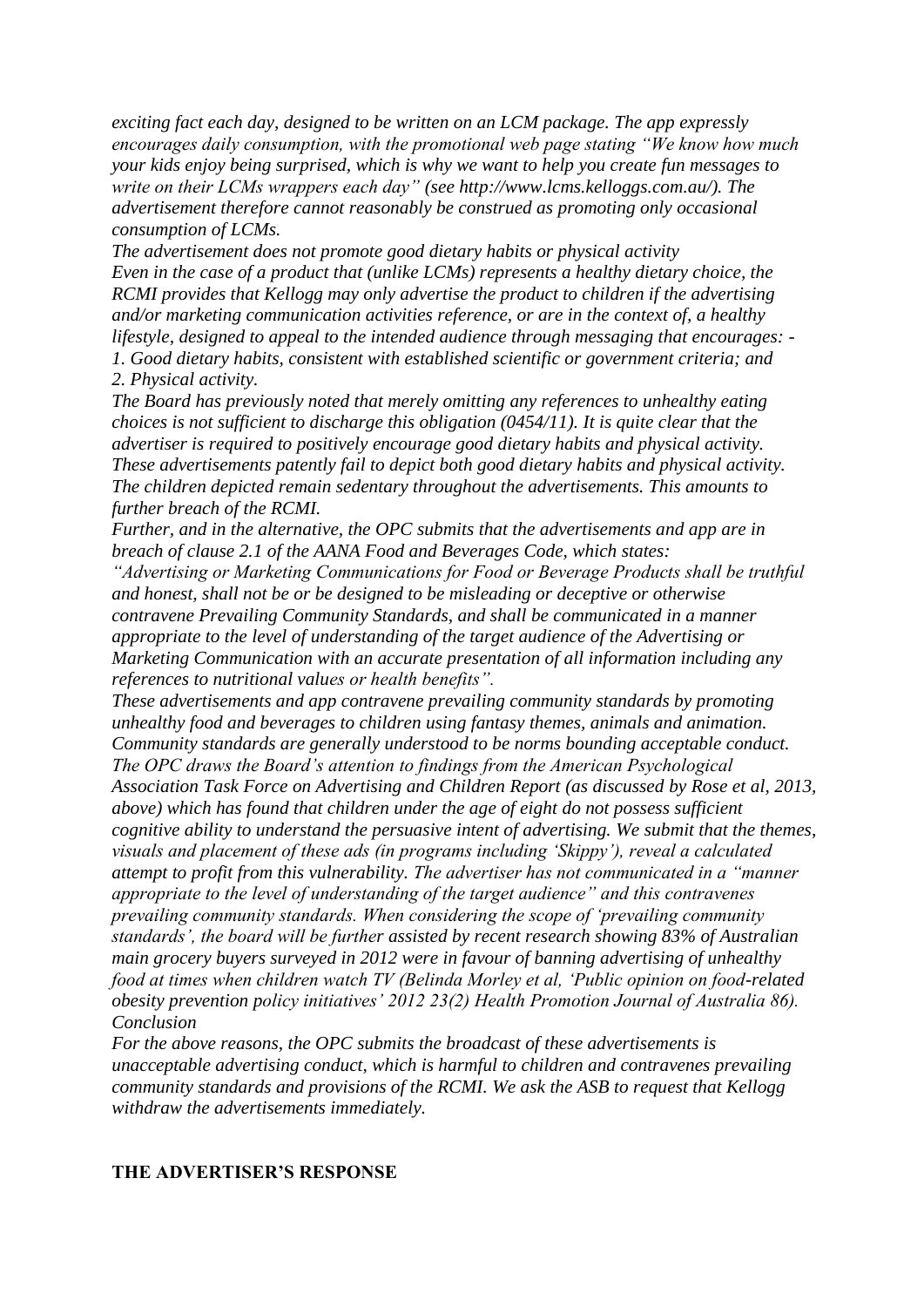Comments which the advertiser made in response to the complainant/s regarding this advertisement include the following:

*Prior to addressing the substantive issues, Kellogg would like to confirm its long-standing support for the ASB and its commitment to uphold the relevant Codes together with its own internal guidelines.*

*1) Description of Advertisement and Summary of Complaint*

*a) Conceptually, this advertising campaign centres upon bringing knowledge to life by providing the main grocery buyer (MGB"s) with a tool, namely the App, that allows them to download fun, thought-provoking and interesting facts, which may be conveyed to their child on a LCMs writable wrapper bar.* 

*b) The advertisement contains scenes depicting a school girl reaching into her lunch box, picking up an LCMs bar and reading the write on message which states "Snails can sleep up to 3 years".*

*c) Upon reading the write on message, the school girl then turns to face a garden wall where she observes 2 snails fast asleep and states to them "Nighty night".* 

*d) The advertisement then cuts back to a kitchen scene where the MBG is depicted handwriting a message on an LCMs bar. In this scene, a pack of LCMs bars is placed alongside a lunch box containing a packed lunch, a bowl of fruit, a container of water as well as some celery sticks in the foreground. A close up of the LCMs bar and details regarding the Exciting Fact App are then displayed with an accompanying voiceover which states: "LCMs write on wrappers Exciting Facts. Another fun way to surprise them."* 

*e) The complaint is made under the Australian Food and Grocery Council Responsible Children"s Marketing Initiative (RCMI), the AANA Food and Beverages Advertising and Marketing Communications Code (Food Code).* 

*f) The substantive complaints appear to be that the advertisement is a marketing communication:*

*i) directed primarily to children;*

*ii) is not representative of a healthy dietary choice consistent with scientific or Australian Government standards; and* 

*iii) that does not promote healthy dietary habits or physical activity.* 

*Furthermore, the complainant submits that the advertisement breaches section 2.1 of the Food Code.* 

*Our responses to each of the substantive complaints are contained below.* 

*2) Australian Food and Grocery Council's Responsible Children"s Marketing Initiative (RCMI)*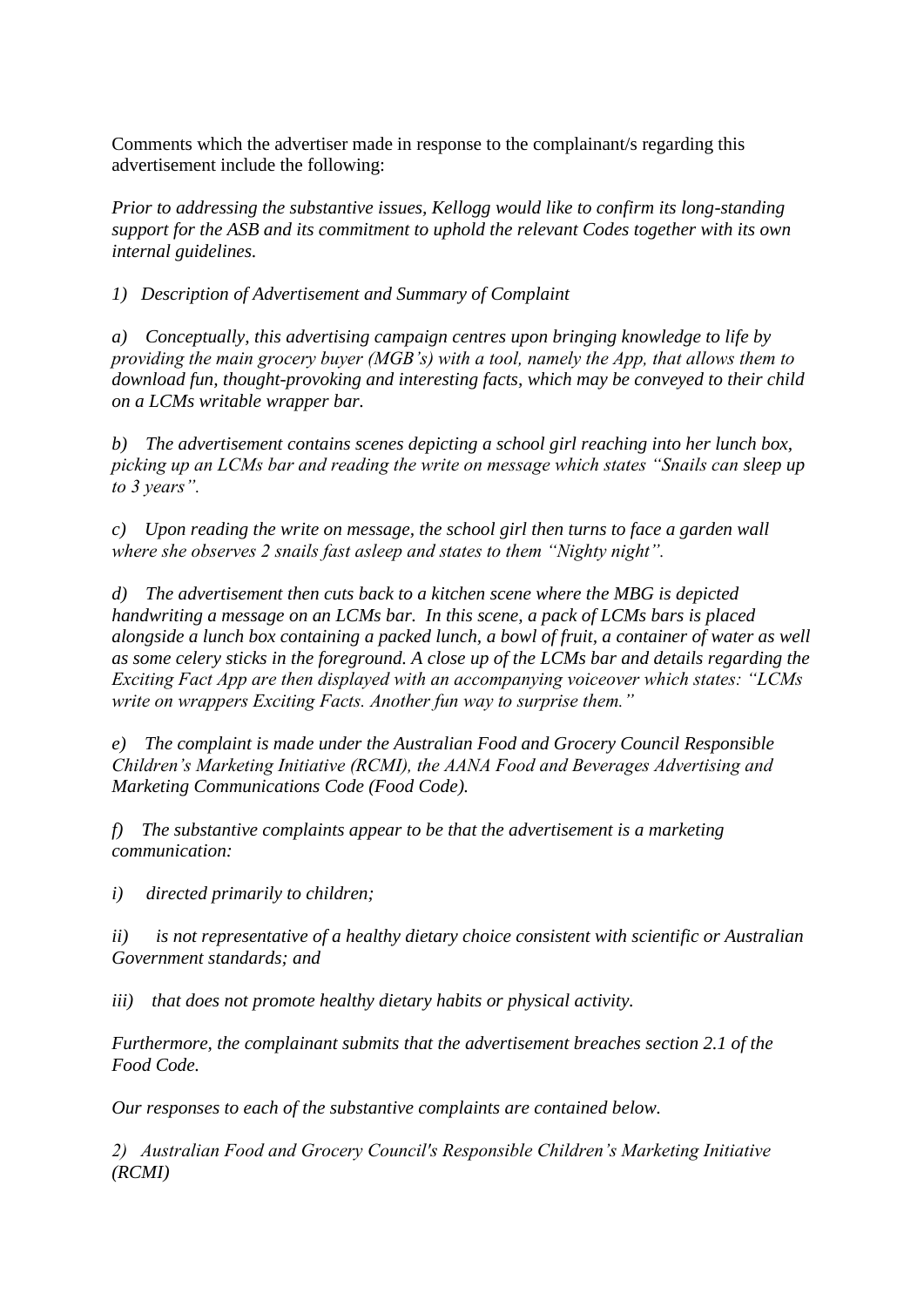*We submit that the RCMI does not apply in this instance as the advertisement is not directed at children.* 

*The RCMI applies to "marketing communications to children" under 12 "in media". The relevant definitions in the RCMI are set out below:*

*"Advertising or Marketing Communications to Children is defined by the AANA Code for Advertising and Marketing Communications to Children and means advertising or marketing communications which, having regard to the theme, visuals and language used, are directed primarily to Children and are for Product."*

*"Media means television, radio, print, cinema and third-party internet sites where the audience is predominantly children and/or having regard to the theme, visuals, and language used are directed primarily to children. In regards to television, this includes all P and C programs; all programs where more than 50% of the audience is children under 12 years; plus those G rated programs that meet the criteria above as being designed for children."*

*Kellogg has taken very deliberate steps to ensure that this advertisement is aimed at MGB"s and not children less than 12 years of age.* 

*Media Buy*

*Objectively, Kellogg's media buy is targeted at MGBs and we have gone to great lengths to ensure that the advertisement was not placed in "media" within the meaning of the RCMI.*

*The advertisement has a CAD placement code of "W" which means:*

*"May be broadcast at any time during P and C programs or adjacent to P or C periods. Exercise care when placing in cartoon and other programs promoted to children or likely to attract a substantial child audience".* 

*Kellogg"s standing instructions to its media buyer are:*

*- that animated shows and family targeted movies are to be avoided;*

*- that bonus spots will not be accepted without prior agreement, in writing, as to the bonus spots on offer; and* 

*- Kellogg media is to be placed around programs where the proportion of children under 12 years of age is below 25%.* 

*We refer you to the enclosed spread sheet showing information on the media buy for free to air television spots for the advertisement (including audience demographic information). In respect of the specific programs referred to in the complaint ("Skippy" and "RSPCA" and "Problem Child Two"), we wish to highlight that:*

"Skippy" was a bonus spot which ran at 2:11am (not 2.10pm as alleged in the complaint) *and no children watched this show;*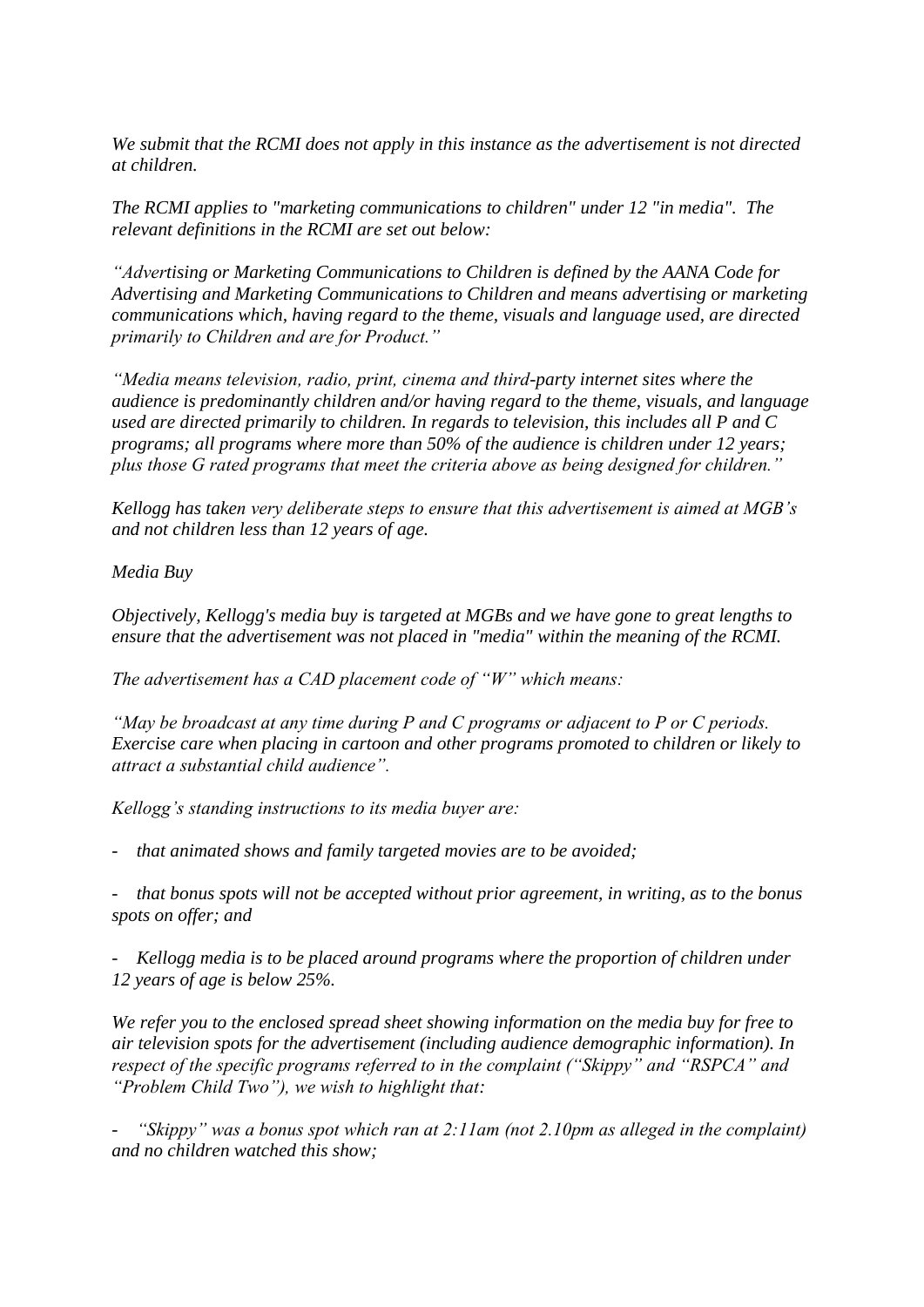*- "RSPCA" was booked as "My Kitchen Rules". Further, only 8% of the audience for RSPCA were children 0-12* 

*- "Problem Child Two" was booked as "Better Homes & Gardens". Only 22% of the audience "Problem Child Two" were children 0-12.* 

*Please note that due to last minute programming changes, several programs were changed to more children skewed programs than were intended by Kellogg. This is clearly a matter outside Kellogg's control.* 

*Kellogg respectfully submits that by airing this advertisement during programs where the proportion of children under 12 years of age is below 25%, it goes further than required of it under the 50% threshold contained in the definition of "Media" under the RCMI. In addition, Kellogg maintains an internal approval process for the review of all externally facing media. Within those internal processes, we discuss the requirements of the RCMI, The Food Code, the AANA Code of Ethics and other codes where applicable.*

#### *Theme, visuals, and language*

*Kellogg acknowledges that the advertisement features imagery which is imaginative and fantastical in nature, which has been used to illustrate the exciting and thought-provoking nature of various facts regarding the world we live in. Kellogg disputes that the use of fantastical imagery alone necessarily leads to a conclusion that an advertisement is directed primarily at children, and says that fantasy is common in adult directed media. For example, the DVD of the First Series of "Game of Thrones" is rated "R" even though the series is quite clearly in the fantasy genre. In the advertisement the subject of the complaint, such imagery is used to encourage MGB"s to download and use the Exciting Fact App so that they may convey interesting and fun facts to their child during their lunch time experience, from time to time.* 

*The voiceover "LCMs write on wrappers Exciting Facts. Another fun way to surprise them" is an adult"s voice and the language, whilst straightforward, is not such that it could be argued to be child-focused as it is addressed directly to MGB"s. The use of the word "them" makes it clear that the advertisement is talking to MGBs, not children.*

*In addition, the LCM"s bars, are depicted in the closing frames next to a packed lunchbox, which is also indicative that this advertisement is aimed at those persons responsible for preparing school lunches, being more often than not, the MGB of a household.*

*Furthermore, the Exciting Fact App was purposely designed to be downloaded and used by MGB"s and not children. This supports the fact that the advertisement is directed at MGB's and not children. The website where the App can be downloaded includes the following information about the App:*

*We know how much your kids enjoy being surprised, which is why we want to help you create fun messages to write on their LCMs wrappers each day.*

*Our brand new Exciting Facts App will help give you new and exciting daily facts and make it easier than ever to surprise your kids with a message they'll love.*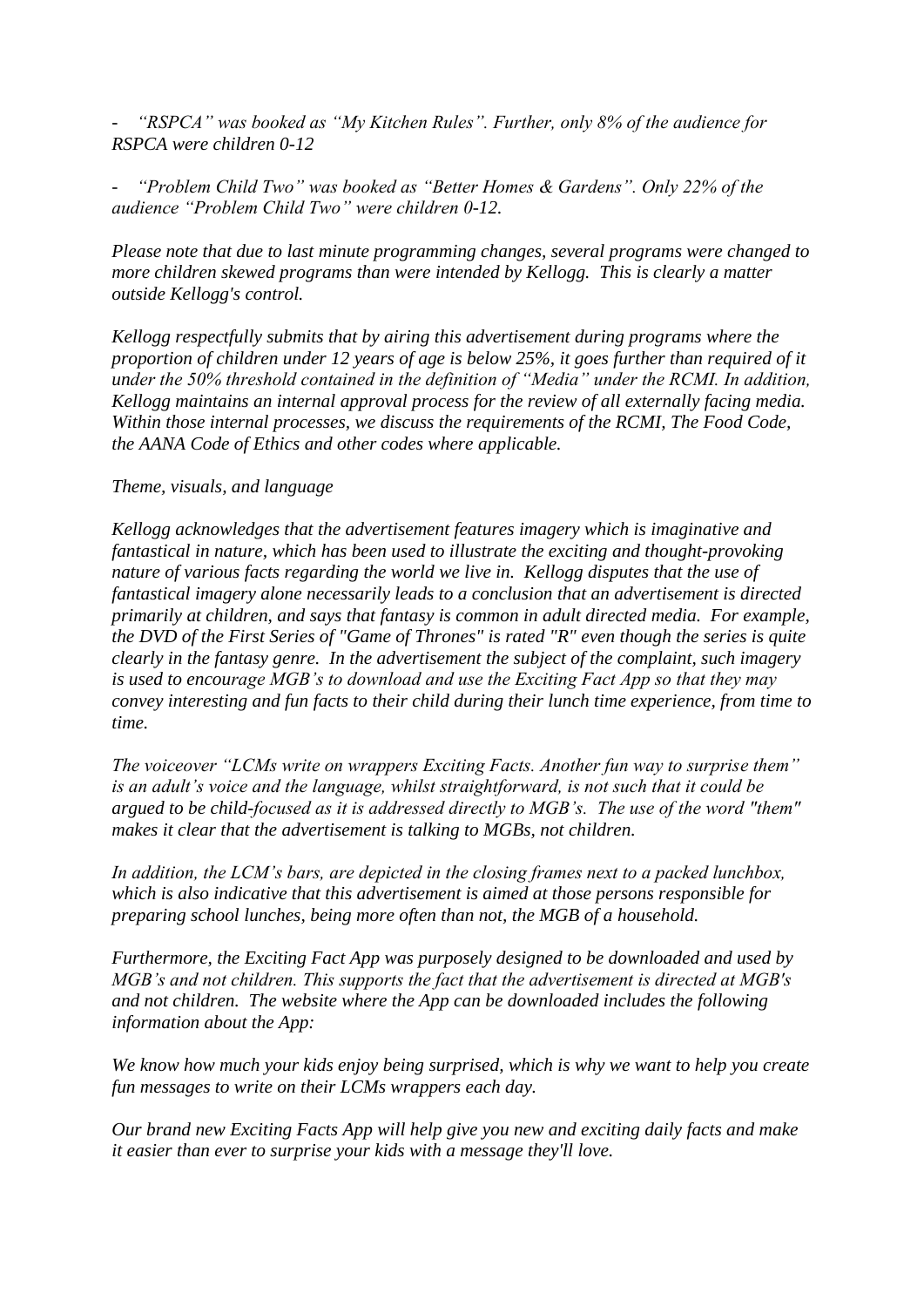*It is apparent from the web copy that the intended audience of the App is adults, rather than children.*

*For the reasons stated above with reference to the targeted media buy and the adult voiceover addressing MGB"s, we strongly contend that this is not an advertisement that falls within the meaning of Advertising or Marketing Communication to Children under the RMCI.* 

*4) AANA Food and Beverages Advertising and Marketing Communications Code (Food Code)*

*The complaint also alleges that the advertisement contravenes section 2.1 of the Food Code, which states:* 

*"Advertising or Marketing Communications for Food or Beverage Products shall be truthful and honest, shall not be or be designed to be misleading or deceptive or otherwise contravene Prevailing Community Standards, and shall be communicated in a manner appropriate to the level of understanding of the target audience of the Advertising or Marketing Communication with an accurate presentation of all information including any references to nutritional values or health benefits."*

*The complainant argues that the advertisement contravenes section 2.1 of the Food Code by:*

*- promoting unhealthy food and beverages to children using fantasy themes, animals and animation;*

*- not communicating in a manner appropriate to the level of understanding of the target audience.*

*This aspect of the complaint is founded on the allegation that the advertisement is directed at children. We respectfully submit that:*

*- for the reasons stated above the advertisement is directed at MGBs, not children.; and*

*- we have communicated in a manner appropriate to the level of understanding of MGB"s, as they are the target audience.*

*The board has previously found that "advertising a snack is not, of itself, something which is contrary to prevailing community standards" (0228/12). The advertisement does not make any nutrition benefit claims in relation to the product (express or implied) meaning that there cannot be any "reasonable expectation" on behalf of consumers that nutrition information will be included in the advertisement. Accordingly this aspect of the complaint must fail.*

*I would like to take this opportunity to address a few other matters that were raised in the complaint.* 

*The complainant states that "LCM Original Bars are very high in sugar (30% by weight), contain saturated fat from hydrogenated soyabean oil and are high in energy, containing 1720kj per 100g. They are not a healthy snack choice, and the consumption of energy dense, high sugar products such as LCM Original Bars can contribute to weight gain and obesity in children."*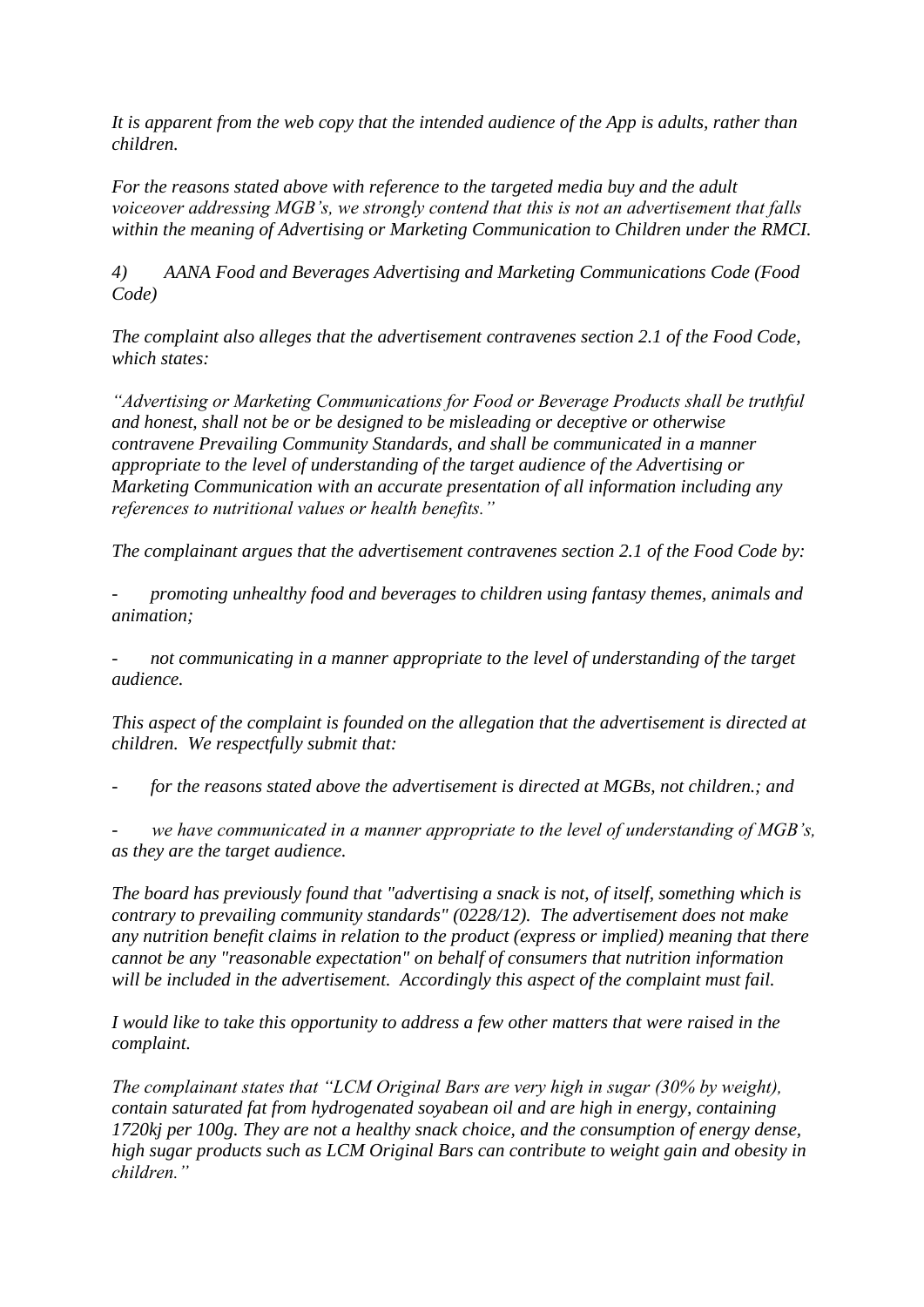*In response Kellogg says:*

*- Whilst LCMs contain 30% of sugar by weight, by virtue of their serve size, a bar contains less than 9g of sugar;*

*- An LCMs bar contains less than 430kj per serving.*

*We endeavour always promote good dietary habits by advertising LCMs in the context of a balanced school lunch containing a sandwich, fruit and water, as depicted in this advertisement. Furthermore, we purposely do not show the LCMs bar being consumed prior to the school lunch being eaten as we*

*wish to encourage healthy eating habits and emphasise the treat like nature of our product. Only one LCM bar is depicted in the lunchbox meaning that the advertisement does not encourage overconsumption.*

*In relation to physical activity, the advertisement shows children in a playground being active and engaging in a range of physical activities, which we submit, promotes the importance of an active lifestyle. Whilst the main character is seated during this advertisement, it would be reasonable to infer that once the child has finished their lunch, she would join her friends and take part in various physical activities in the school playground.* 

*In relation to the statement made by the complainant that the App "…expressly encourages daily consumption, with the promotional website stating "We know how much your kids enjoy being surprised, which is why we want to help you create fun messages to write on their LCMs wrappers everyday", we contend that the reference to "everyday" relates to the generation of a new Exciting Fact everyday and not consumption of our product everyday. Further, the advertisement the subject of the complaint do not include this statement. We submit that the phrase "LCMs write on wrappers Exciting Facts. Another fun way to surprise them" does not in any way suggest that LCMs are to be consumed in excess or every day. We endeavour to convey to MGB"s that LCMs is a product that may be enjoyed from time to time as part of a balanced diet.* 

*Accordingly (and while not expressly raised by the complainant), the advertisement does not breach section 2.2 of the Food Code.*

*Conclusion* 

*For the reasons stated above the complaint should be dismissed in its entirety.* 

*Kellogg is pleased to have had the opportunity to respond to this complaint and to confirm its support for the ASB and the codes to which Kellogg is subject.*

## **THE DETERMINATION**

The Advertising Standards Board (Board) considered whether this advertisement breaches the AANA Code for Advertising and Marketing Communications to Children (the Kids Code),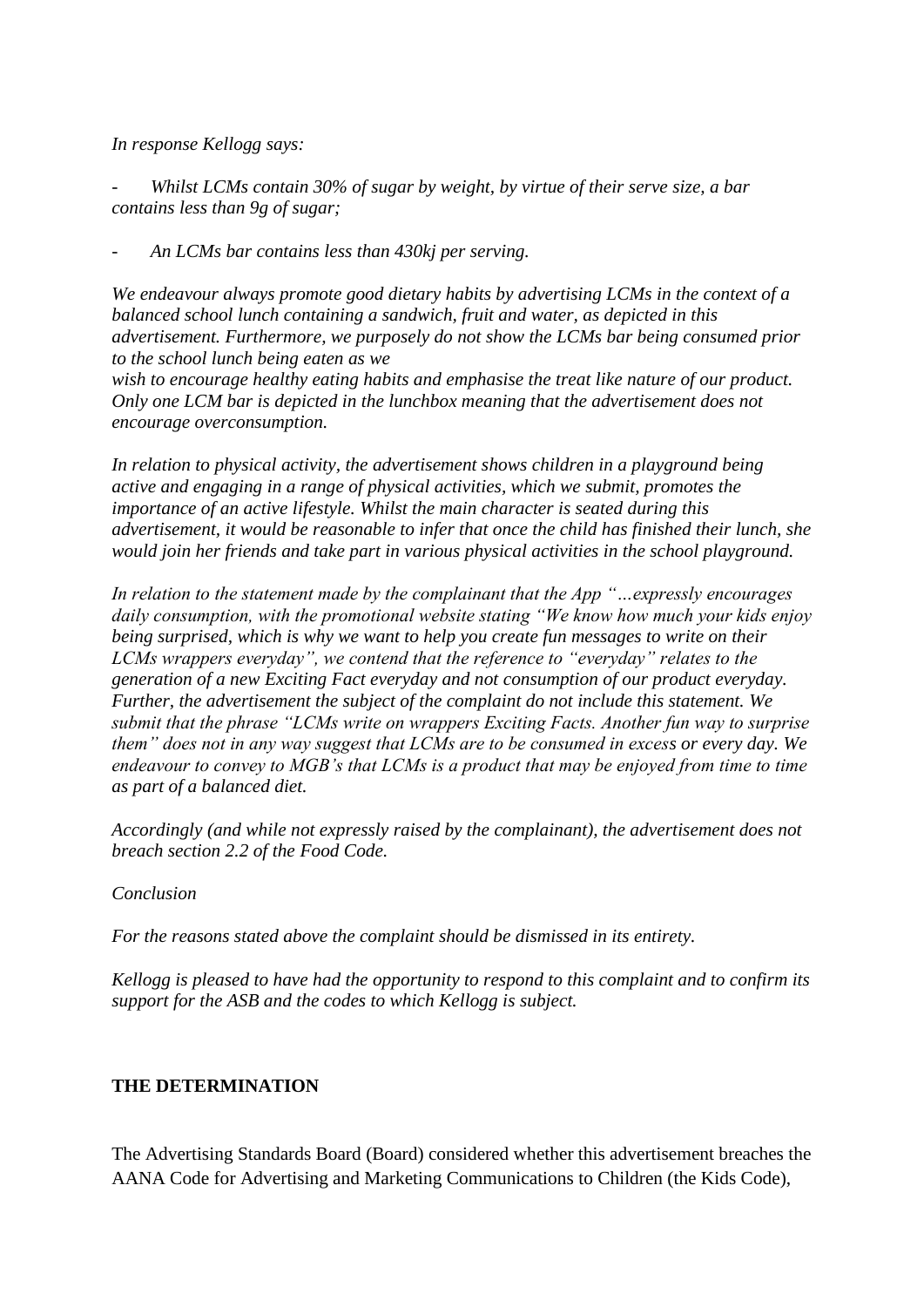the AANA Food and Beverages Advertising and Marketing Communications Code (the Food Code), and the AFGC Responsible Children"s Marketing Initiative of the Australian Food and Grocery Council (AFGC RCMI).

The Board reviewed the advertisement and noted the advertiser"s response.

The Board noted the complainant's concern that the advertisement breaches the RCMI because it appeared in media directed primarily to children, is an advertisement directed primarily to children and Kelloggs LCM bars are not a healthy dietary choice. In addition the advertisement does not encourage healthy dietary habits or a healthy lifestyle.

The Board firstly considered whether the advertisement met the requirements of the AFGC RCMI. The Board noted that under the AFGC RCMI the relevant requirement is that the company does not advertise food and beverage products to children under 12 in "media" unless those products represent healthy dietary choices.

Media is defined as: "Media means television, radio, print, cinema and third-party internet sites where the audience is predominantly children and/or having regard to the theme, visuals, and language used are directed primarily to children.'

The Board noted the RCMI Initiative provides that advertising or marketing communication activities are captured under the RCMI Initiative if:

1. the audience of the communication activity is predominantly children; or

2. the media in which the communication activity appears is clearly directed primarily to children; or

3. the communication activities are, regardless of the audience, clearly directed primarily to children.

The Board also noted that it should consider whether the themes, visuals, language and concepts are those that are attractive to children under 12.

The Board noted the information provided by the complainant that the advertisement was viewed during programs such as Skippy, RSPCA Animal Rescue and Problem Child 2. The Board noted that the airing of the advertisement during these programs were not intended by the advertiser but were station directed bonus slots that were outside of the request times of the advertiser. However, the Board considered that Skippy is a program that regardless of the audience is clearly directed primarily to children. The Board noted that whilst Problem Child 2 and RSPCA Animal Rescue could be of appeal to children, they are directed at a family audience and not directed primarily to children. The Board noted that the programs in which the advertisement was broadcast do not have audiences which are predominantly children.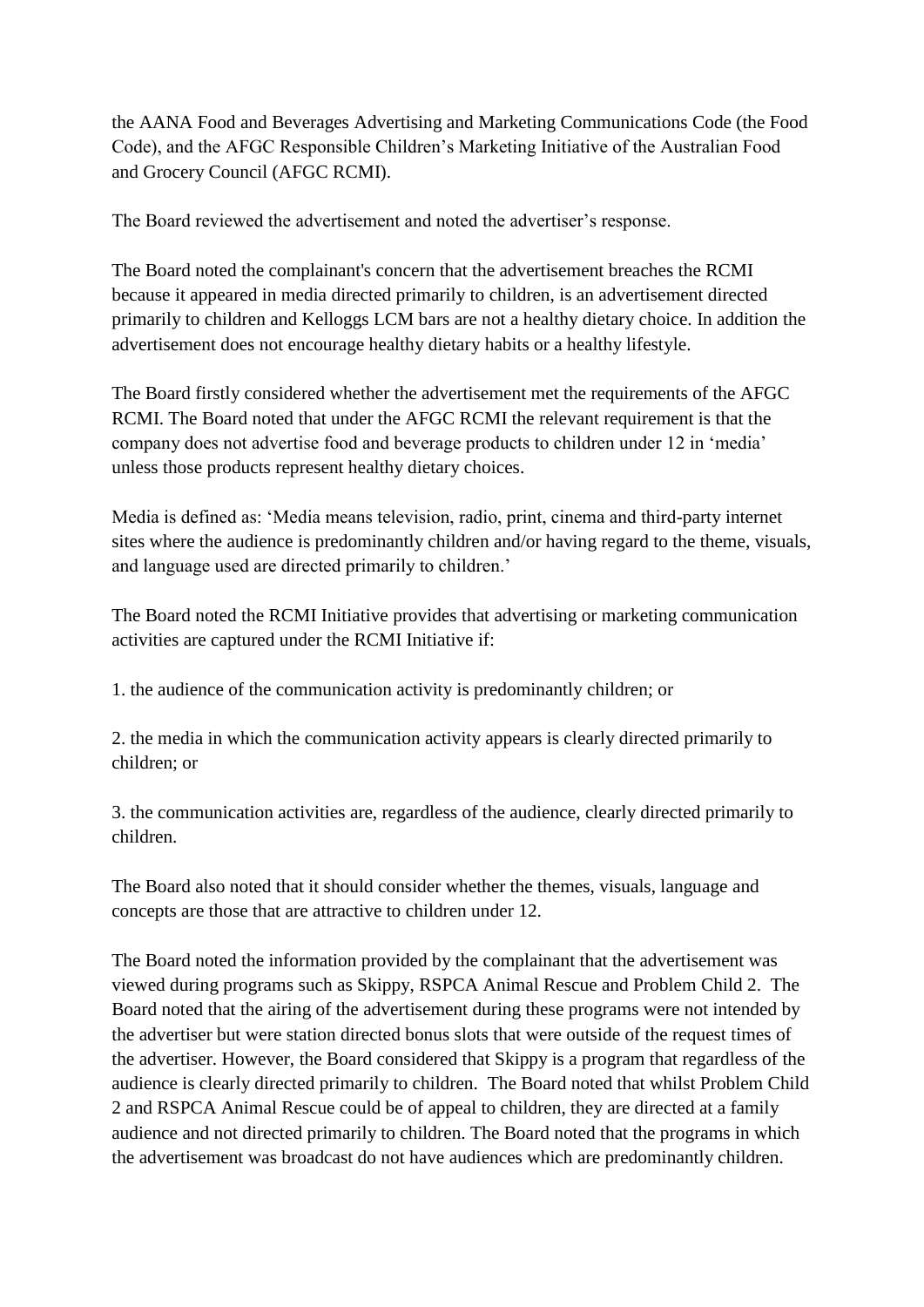However, on this basis the Board determined that the advertisement was broadcast in programs where regardless of the audience, are clearly directed primarily to children.

The Board noted that the AFGC RCMI requires that the Board also consider whether the "communication activities are, regardless of the audience, clearly directed primarily to children under 12".

The Board noted the dictionary definition of 'primarily' is 'in the first place' and that to be within the AFGC RCMI the Board must find that the advertisement is aimed in the first instance at children. The Board considered the theme of the advertisement (young girl reading and acting on the idea with the character snails), the visuals (the young girl peering into the bushes and whispering to the snails) and the language used (child"s voice reading the facts, then the female voiceover stating "LCM write on facts are another way you can surprise them").

The Board agreed that the advertisement is obviously aimed at the grocery buyer as children are generally not the member in the home who buys the groceries for the family, and that the depiction of an adult hand writing the facts on the LCM bar at the kitchen bench with the inclusion of a bowl of fruit and the packed lunch box indicates that the advertisement is aiming at an audience of parents or those responsible for buying groceries and/or preparing the lunch boxes for children.

However, in this instance, the Board agreed that the primary focus of the advertisement would be to attract children because of the focus on the young girl looking into her lunch box and reading the fact written on the bar. The Board noted that the focus of the advertisement is then predominantly on the young girl peering into the bushes and the home of the snails where they are sleeping in their rocking chairs. The Board considered that this scene in particular is reminiscent of programs that are directed to children, for example the "In the Night Garden". The Board noted that the larger portion of the advertisement is spoken in a childlike manner and the girl whispers "nighty night" to the snails which is language that would be commonly used by children or to children when they are very young. The Board noted it had previously considered a similar advertisement for LCM bars (0228/12) where it found that the advertisement was not directed primarily to children. In that instance the Board noted that the voice over made reference to artificial colours and flavours and determined that this reference was clearly intended to be of appeal to the main grocery buyer. The Board considered that in the current advertisement the language as well as the theme and visuals are clearly directed primarily to children under 12.

The Board noted that as the advertisement is directed primarily to children and has been shown in programming directed to kids, it must comply with the Advertising Messages requirements of the AFGC RCMI. The AFGC, RCMI requires that:

Participants will not advertise food and beverage products to children under 12 in media unless:

1. those products represent healthy dietary choices, consistent with established scientific or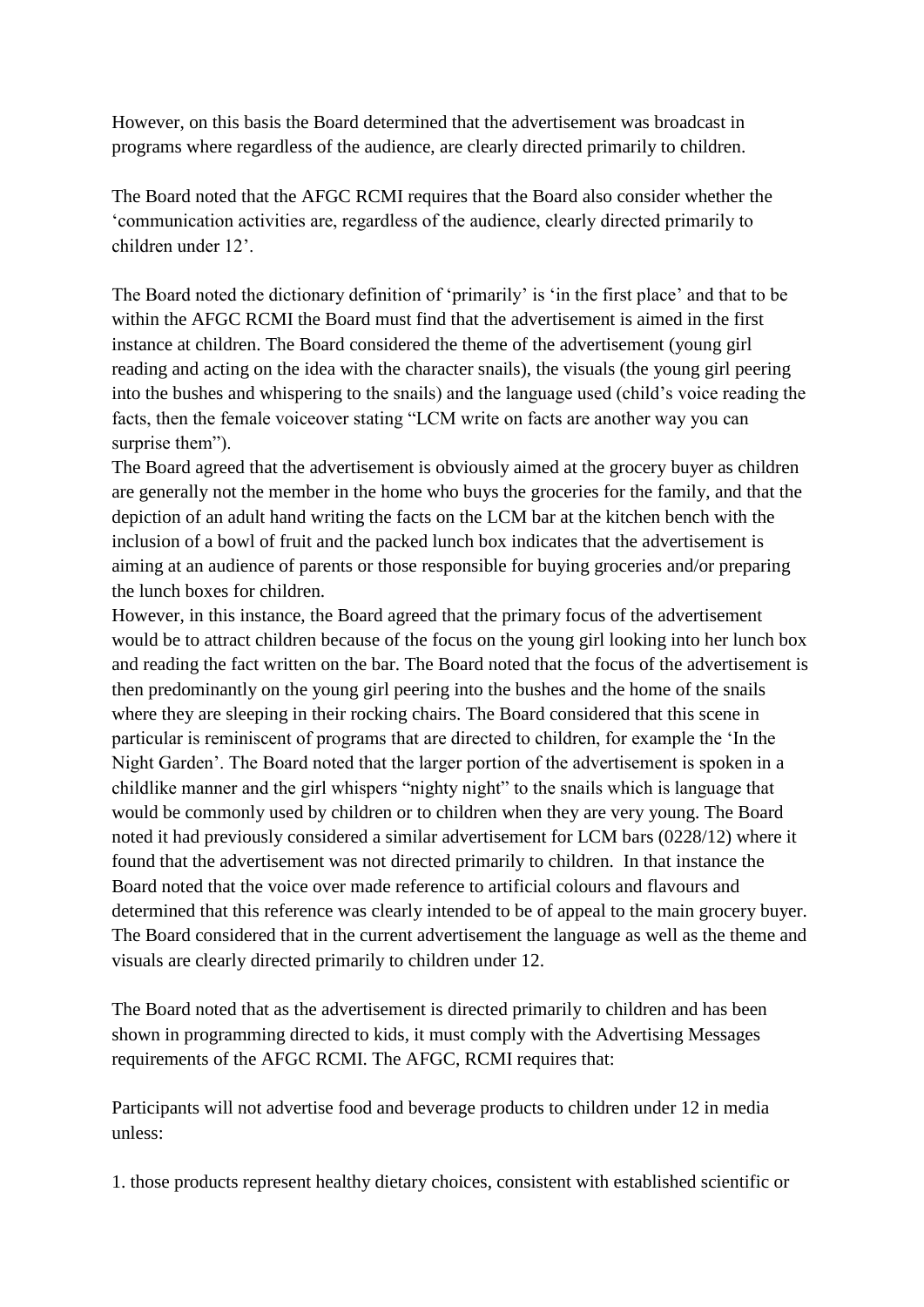# Australian government standards

And

2. the advertising and/or marketing communication activities reference, or are in the context of, a healthy lifestyle, designed to appeal to the intended audience through messaging that encourages:

- · good dietary habits, consistent with established scientific or government criteria
- physical activity

The Board first considered whether the product is a healthy dietary choice. The Board noted the advertiser's response that the advertised products, LCMs do not meet the Kellogg Global Nutrient Criteria for a healthier dietary choice.

On the basis of the confirmation by the advertiser, that the product does not meet the criteria for a healthier choice product, the Board noted that the product was not a healthier dietary choice and is not permitted to be advertised to children under 12.

The Board then considered whether or not the advertising and/or marketing communication activities, reference, or are in the context of, a healthy lifestyle, designed to appeal to the intended audience through messaging that encourages:

- Good dietary habits, consistent with established scientific or government criteria; and
- Physical activity

The Board noted that that requirement is a positive obligation on the advertiser to ensure that the advertisement encourages both good dietary habits and physical activity.

The Board noted that the advertisement showed images of a lunch box on the lap of the young girl as well as on the kitchen bench at home that contains a sandwich, some fruit and fresh vegetables. The Board noted however, the girl is not seen consuming any of the food from the lunchbox, nor does the voiceover refer to consumption of the other contents of the lunchbox prior to eating the LCM bar. Some members of the Board considered that the depiction of the product in association with a sandwich and the other products is sufficient to establish a context of overall good dietary habits. However the majority of the Board concluded that the depiction of a healthier choice product on a kitchen bench does not necessarily encourage good dietary habits and that this advertisement did not depict the product in the context of a healthy lifestyle that would encourage good dietary habits.

The Board then considered whether the advertisement referenced or was in the context of encouraging physical activity. The Board noted that a possible interpretation in this instance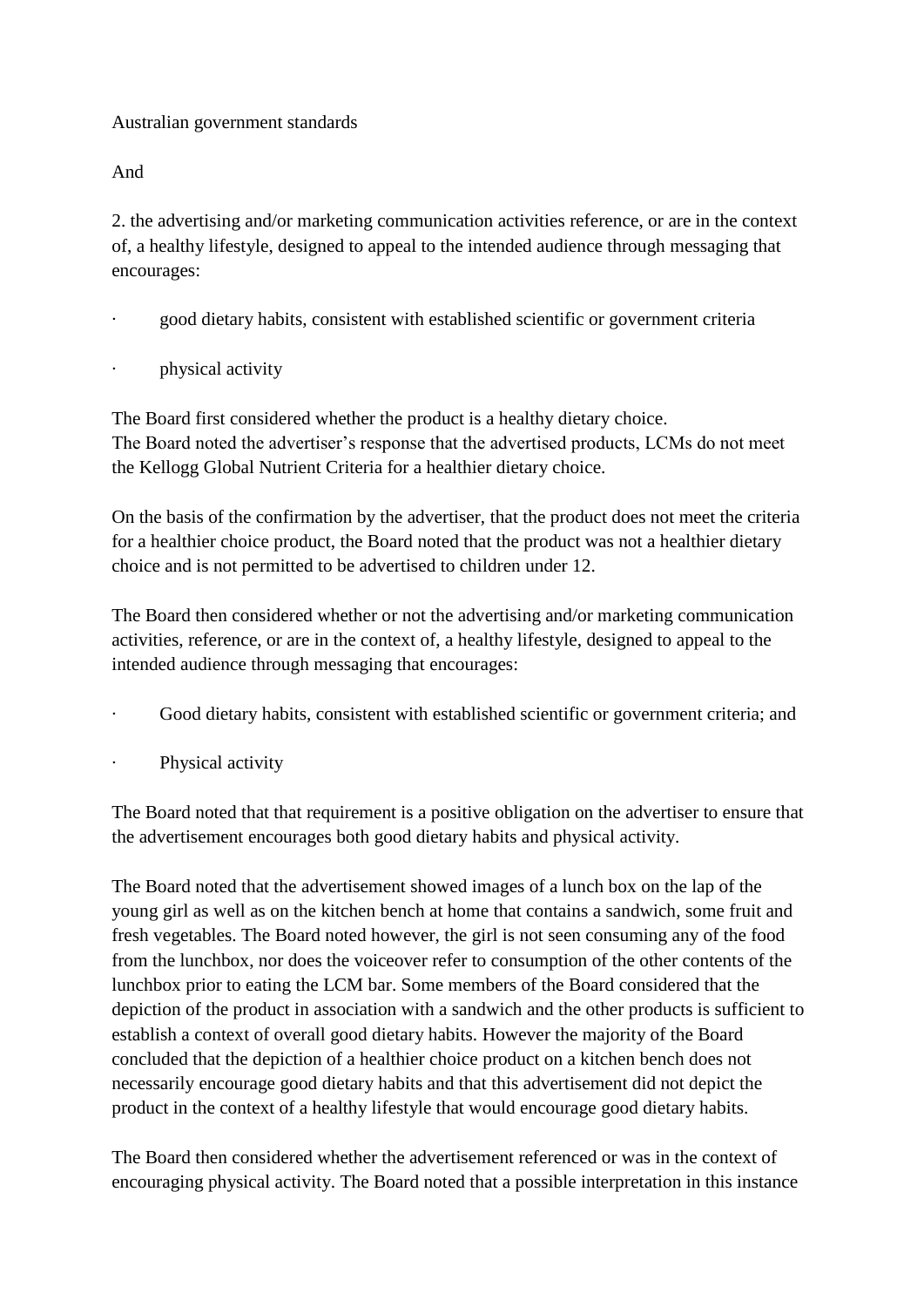is that the girl is sitting down to eat her lunch before being allowed to head off to play. However, in the Board"s view the fact that the advertisement depicts a school playground does not amount to an implication or encouragement of physical activity by children. The Board noted that in a previous case considered by the Board (ref: 0228/12) the advertisement depicted a school playground scene where children were actively moving about and this was dismissed. The Board considered that this advertisement does not feature any characters participating in physical activity and that there are no verbal or visual references to children taking part in physical activity.

The Board determined that the advertisement did not include messaging that encourages good dietary habits, consistent with established scientific or government criteria nor did it encourage physical activity. The Board therefore determined that the advertisement is in breach of the advertising messaging requirement of the RCMI.

The Board then considered whether the advertisement complied with the AANA Code for Advertising and Marketing Communications to Children. The definition of what is "advertising and marketing communications to children' in the AANA Children's Code is largely the same as that in the RCMI. For the same reasons noted above, the Board considered that this advertisement is directed primarily to children.

The Board noted that for the provisions of the Children"s Code and Part 2 of the AANA Food and Beverages Code to apply the product must also be a children"s product. "Product" is defined in the Children"s Code as meaning;

"goods, services and facilities which are targeted toward and have principal appeal to Children".

The Board determined that although Kellogg LCM bars are not consumed only by children, it is a snack product that is targeted toward and has principal appeal to Children and accordingly is a Product.

The Board agreed that in this instance the advertisement was directed to children, that the product is of principal appeal to children and therefore that the provisions of the Children's Code and of Part 3 of the AANA Food and Beverages Code are applicable in this case.

The Board considered whether the advertisement complied with Section 2.15(a) of the AANA Code for Advertising and Marketing Communications to Children. Section 2.15 (a) states that:

Advertising or Marketing Communications to Children for food or beverages must neither encourage nor promote an inactive lifestyle or unhealthy eating or drinking habits.

The Board determined that the consumption of LCM bars as a snack product is not of itself encouraging or promoting unhealthy eating habits and that the advertisement does not